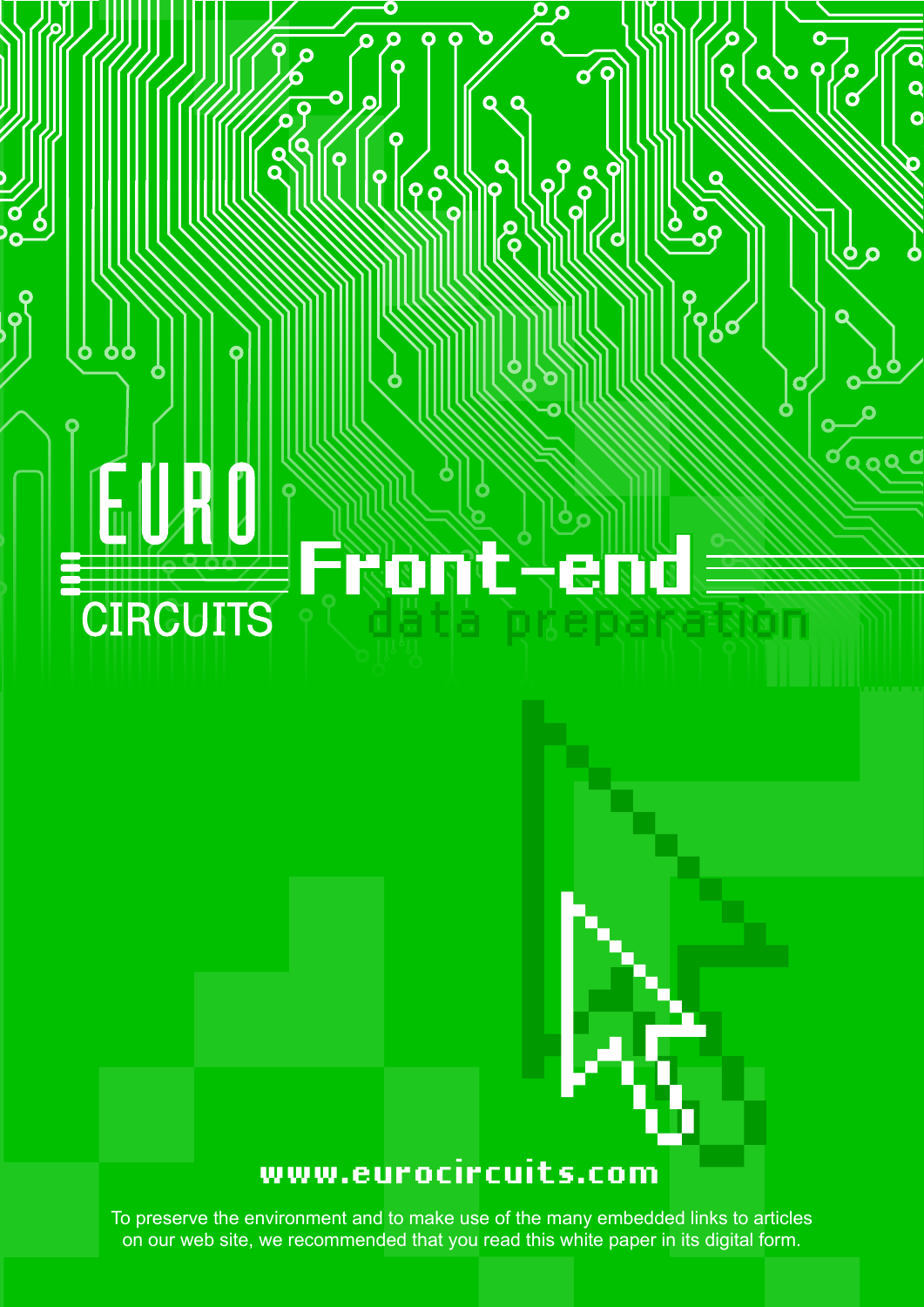## **Front-end data preparation**

## **What do PCB fabricators do with your data before they make your PCBs?**

This paper explains the front-end engineering process that we use at Eurocircuits. All PCB fabricators carry out broadly similar operations even if they give them different names. We have included our own names for the various stages, so that if you are a Eurocircuits user you can follow the progress of your job through our front-end engineering process.

## **Why can't we use your Gerber and drill files as you uploaded them?**

**1.** We need to analyse the data to confirm that it is manufacturable and to establish the production parameters of the job (we need to work out whether we can make it and how we will make it). This is the Data Analysis step.

► The Eurocircuits stages are "Analysis" (the automated input and data analysis process) and "Analysis CC" when our engineers carry out the Cross Check on the automated analysis.

**2.** We need to make changes to fit the data to the manufacturing processes (for example we need to increase the diameters of the holes to accommodate the plating on the hole walls). This is the Production Tool Generation step.

► The Eurocircuits stages are "Single image" and "Single Image CC" (Cross-Check). Note: "Single Image" refers to what we will deliver to the customer. These may be single circuits or customer-specified panels.

**3.** We need to provide data in standard formats to drive our production and test equipment (photoplotters, drilling machines, plating lines, profiling machines, automatic optical inspection equipment and electrical testers).

## **What's in it for you?**

If you can design your board to be manufactured more easily, the finished product will be more robust and less expensive. So we have included design tips and pointers throughout the process description. More information can be found on our home page **[www.eurocircuits.com](http://www.eurocircuits.com)** under "[Technology Guidelines"](http://www.eurocircuits.com/index.php/technology-guidelines/pcb-layout-data).

## **Notes:**

- **1.** Most fabricators including Eurocircuits automate many or most of the steps described below. This makes the process faster and cheaper, and reduces the risk of error. To make the presention clearer we have mostly ignored automation.
- **2.** Design Tips are marked by ► indicates comments which relate Eurocircuits' practice to the wider fabrication scene.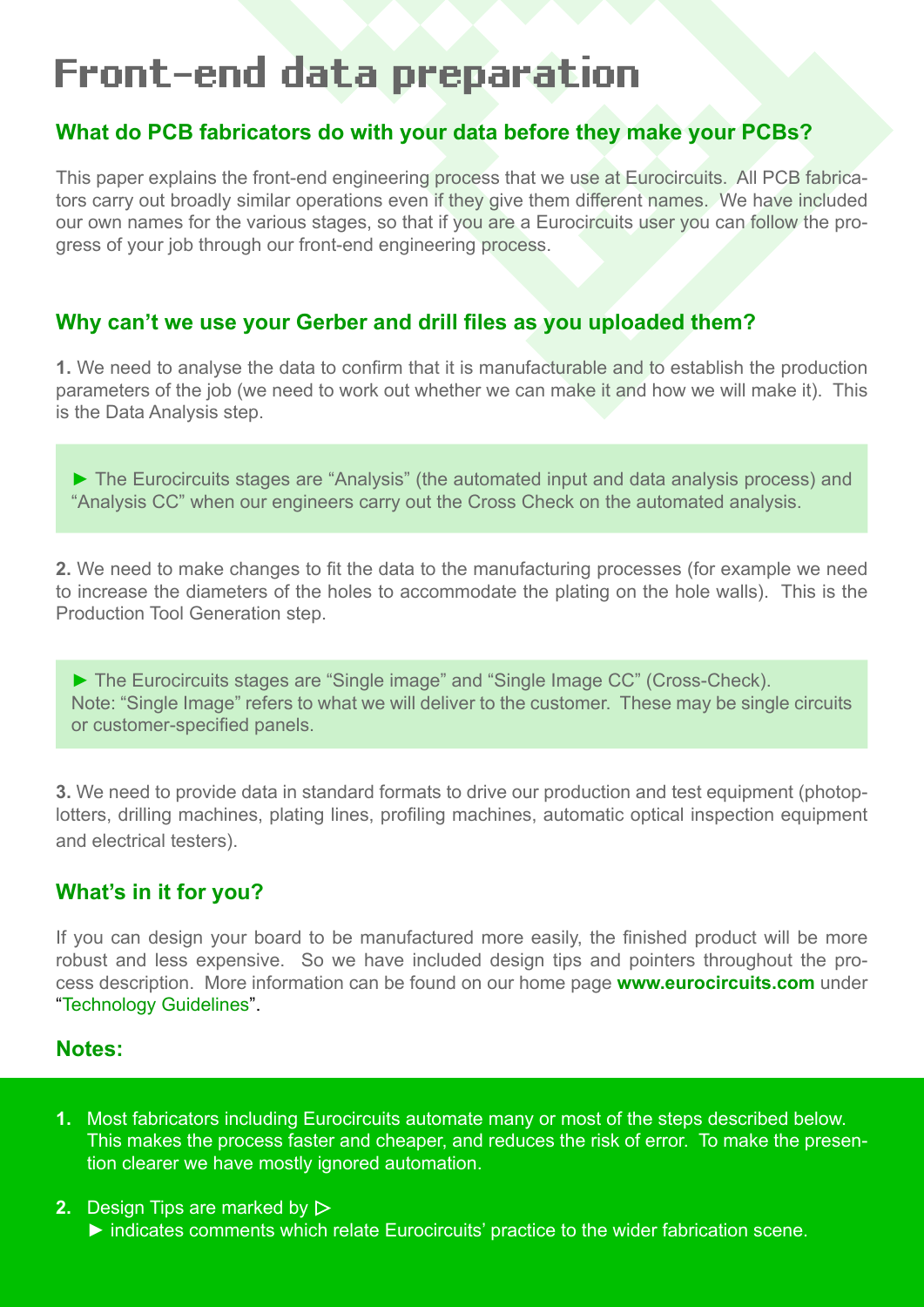## **Part 1 – Data analysis**

**Note:** we run the same data analysis before we make a quotation as well as when we receive an order.

## **Automatic data input and analysis**

We use an automated software program to input your [Gerber](http://www.eurocircuits.com/index.php/technology-guidelines/pcb-layout-data/14-data-formats-rs-274d) layout files and [Excellon drill](http://www.eurocircuits.com/index.php/technology-guidelines/pcb-layout-data/112-drill-formats-excellon-sieb-meyer) files as well as EAGLE BRD files. The program converts these into [our internal front-end engineering for](http://www.eurocircuits.com/index.php/technology-guidelines/pcb-layout-data/110-data-formats-dpf)[mat](http://www.eurocircuits.com/index.php/technology-guidelines/pcb-layout-data/110-data-formats-dpf), checks that all layers are present and performs a preliminary analysis to establish the production parameters of the job.

At this stage, our new PCB Visualizer software will allow you to see all layers of your board on screen.

► There are other data transfer formats in use (for example, Mentor Graphics/Valor's ODB++). We prefer Gerber as it is simple, unambiguous, and man-readable.

*Read our "[Ten rules to provide perfect data for PCB production](http://www.eurocircuits.com/index.php/technology-guidelines/pcb-layout-data/116-ten-rules-to-provide-perfect-data-for-pcb-production)". This is a brief overview of how to provide good and clear data. Combine this with [logically chosen file names for your Gerber data](http://www.eurocircuits.com/index.php/technology-guidelines/pcb-layout-data/115-file-naming-suggestions) and you will prevent unnecessary misunderstandings.*







 *Use [Extended Gerber \(RS274X\)](http://www.eurocircuits.com/index.php/technology-guidelines/pcb-layout-data/111-data-formats-rs-274x) with embedded aperture sizes and Excellon drill files with embedded drill diameters wherever possible. They are faster to process and there is less risk of error. A second useful format is EAGLE 6.x native format. This is an XML based format that we can transform to our internal CAM-format without having to use the intermediate format Gerber and hence this limits the risk of mistakes.*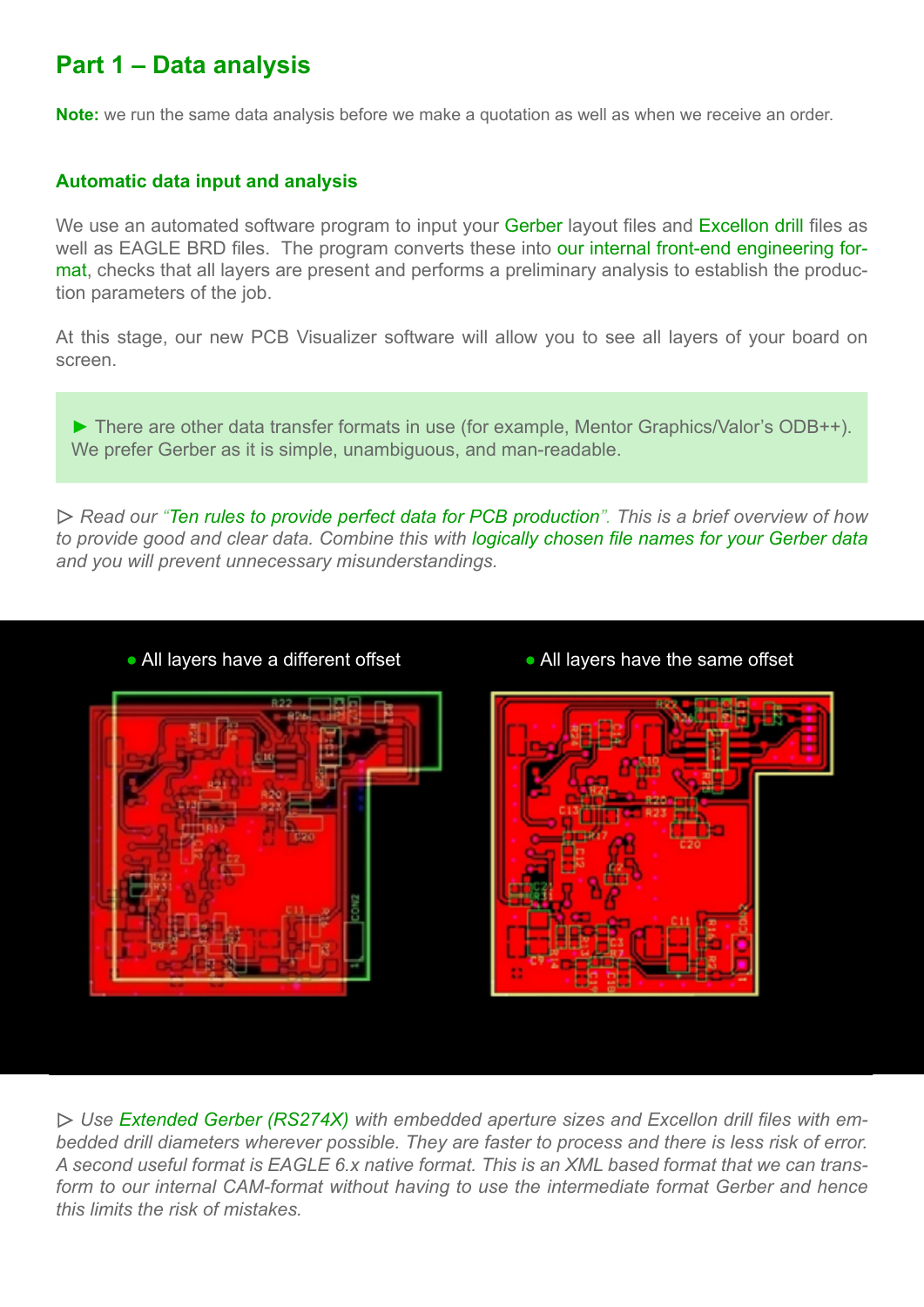## **Why do we change format?**

**1.** There is a lot of production information needed for data analysis, tool generation and manufacture which is not included in Gerber or Excellon (for example layer types for automated processing or net-lists for data verification).

**2.** Gerber and Excellon data is supplied in many different versions. Data processing needs a standardised format.

So the more powerful data preparation packages ("CAM systems") use their own internal data for-

mats. We use Ucamco's UCAM software with internal format DPF ([Dynamic Process Format](http://www.eurocircuits.com/index.php/technology-guidelines/pcb-layout-data/110-data-formats-dpf)).

## **Analysis cross-check**

Our engineers complete the analysis, confirm the build for a multilayer, verify the data and raise any questions with the user.

Include clear information in your data package to avoid losing time while we contact you for clarification. See our White Paper ["PCB design guidelines](http://www.eurocircuits.com/index.php/technology-guidelines/pcb-design-guidelines)" for more information on how to present data most clearly. All information concerning your design including the build-up should be clear from your digital data to allow automatic data processing. In the event that this is not enough to clarify your design, include a README file in the data package. It is a clear and simple way to provide information in the order, especially for the board lay-up if the file-naming is ambiguous.

## **Our engineers check:**

**1.** Does the job data match the order details (e.g. has the customer ordered a single circuit but supplied several circuits as a panel, or ordered one top silkscreen but supplied data for top and bottom?).

**2.** Are the layers consistent with each other (e.g. are there drill holes missing from through-hole component pads or vias)

**3.** Is the copper distribution within our manufacturing parameters, especially if the data is a customer-designed panel

**4.** Does the design data meet the specifications of the chosen service? A full list of checks is set out in our [blog](http://www.eurocircuits.com/index.php/eurocircuits-printed-circuits-blog/eurocircuits-data-preparation-analysis).

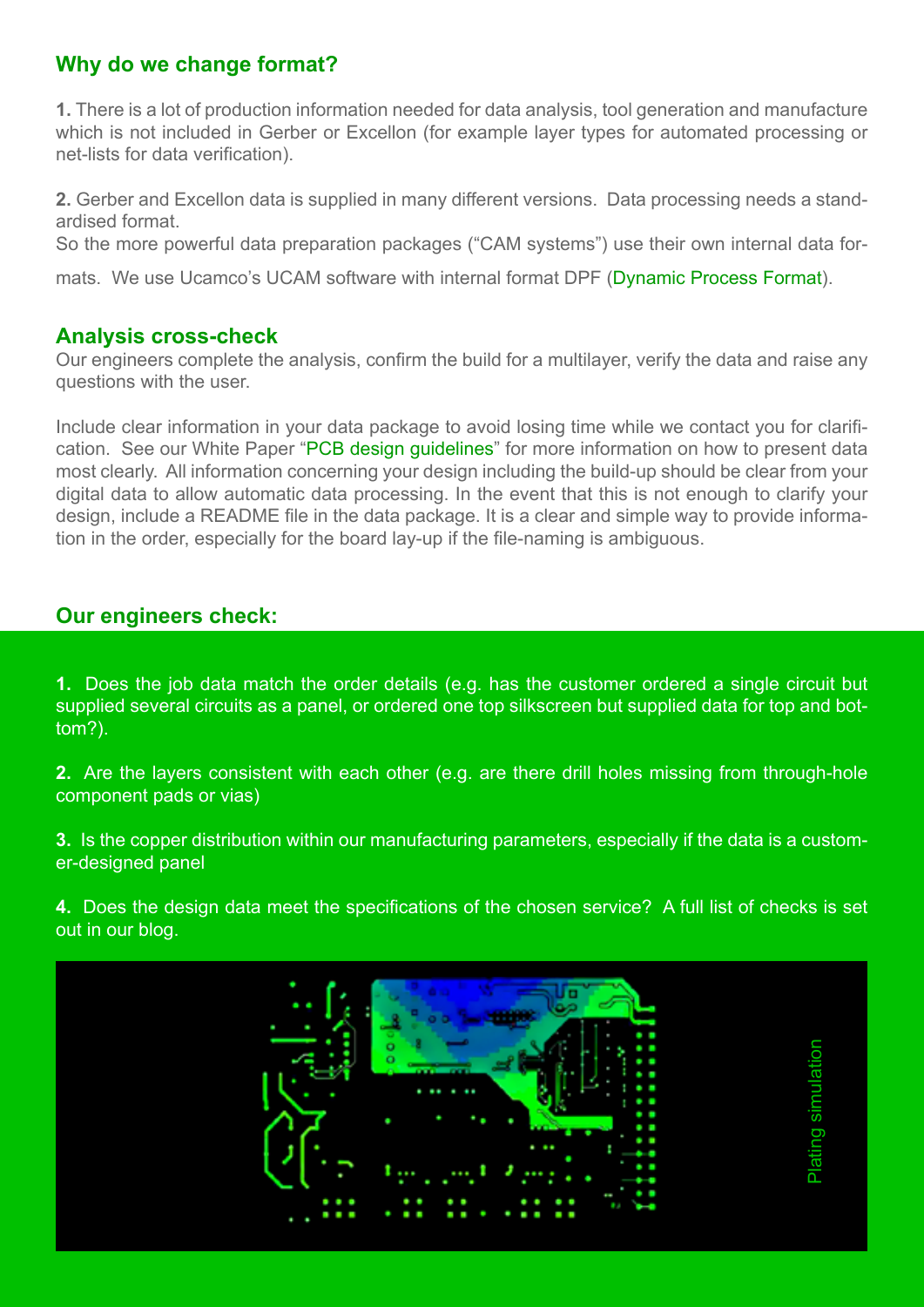► Eurocircuits have different specifications for the different pooling and non-pooling services. Other fabricators have similar specifications for different costing bands. Our STANDARD pool and TECH pool specifications correspond pretty well with most fabricators' standard and tight or high-density capability/costing bands.

 *Build our DRC minimum values into your CAD system to ensure the most cost-efficient and bestpriced design. For EAGLE users we provide sets of [DRU files](http://www.eurocircuits.com/index.php/eagle-dru-files) including these values. For [Altium](http://www.eurocircuits.com/index.php/altium-designer-templates) [users](http://www.eurocircuits.com/index.php/altium-designer-templates) also.*

 *Different minimum track and especially isolation values are required for different copper thicknesses (see [PCB Design Guidelines](http://www.eurocircuits.com/index.php/technology-guidelines/pcb-design-guidelines) p. 7). Ensuring a clean etch and good insulation between tracks and pads requires a minimum isolation distance. This distance depends on the copper thickness. Etching down, even with modern etching systems, also produces some sideways etching into the wall of the track or copper feature. We compensate for the loss of width by modifying the production films, but there remains an effective minimum gap dependent on the foil thickness. On outer layers when we plate through the holes we also plate 25 – 30 microns of copper onto the tracks and pads, so 18 micron start copper foil will end up +/- 45 microns and 35 micron start copper foil will end up 60 – 65 microns. This means that in many cases you can use a thinner foil and still achieve the thickness of copper you need, e.g. for current-carrying capacity.*

 *To ensure a robust end product with optimum plating, no drill breakout and, where relevant, good solderability, board manufacturers look for a minimum annular ring of copper around the hole. For optimum quality we measure this ring from the production hole (the TOOLSIZE) which is oversized from the finished size (the ENDSIZE) to allow for the plating in the holes. For inner layers the annular ring required is larger than for outer layers to compensate for any movement in the material during bonding. For the values required see [PCB Design Guidelines](http://www.eurocircuits.com/index.php/technology-guidelines/pcb-design-guidelines) p. 7.* 

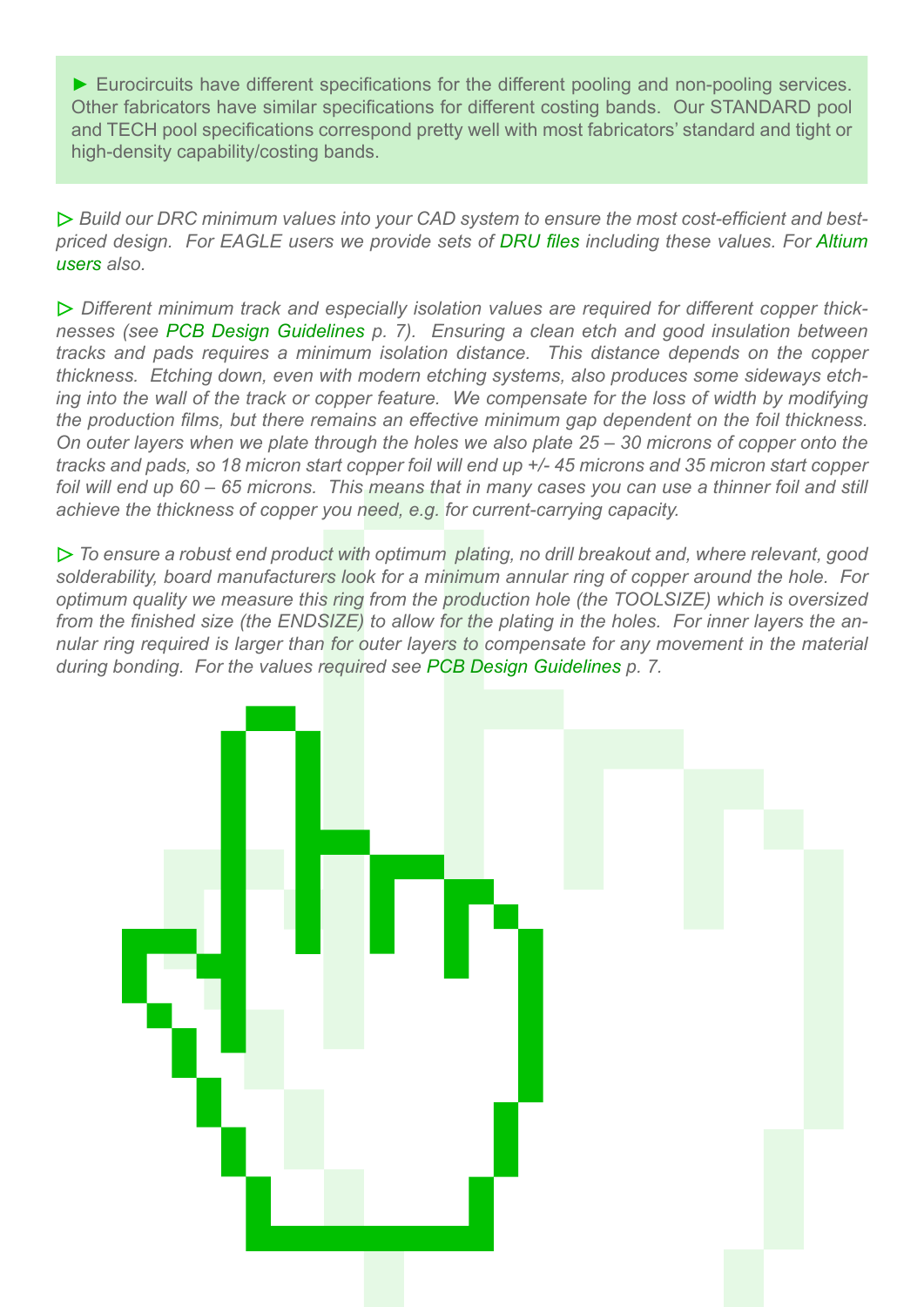## **What happens when we find an error in the data (points 1 – 3 above)?**

**1.** If the data error means that we cannot complete the analysis, we stop the process immediately and report the data issue to the customer (raise an exception). Typical examples are: no drill data, no board outline, panel instead of single circuit.

**2.** Otherwise we complete the analysis and raise an exception at the end (or for an inquiry, put it in the manufacturability report).

## **What happens if we find a violation of the service parameters (point 4 above)?**

**We evaluate the violation to see:**

**1.** Can we repair it without affecting the board functionality?

**2.** Would the repairs be better done by the customer on his CAD system? I.e. are there too many repairs needed or are they too complex to carry out as part of normal data preparation.

There is a full list of the checks we run and what we regard as repairable on our [blog](http://www.eurocircuits.com/index.php/eurocircuits-printed-circuits-blog/eurocircuits-data-preparation-analysis).

► These are Eurocircuits' repair procedures which we like to make clear to our users. Other fabricators may use different procedures which they may or may not make explicit. If you are concerned that your design may be changed in ways you do not want you should ask what their policies are.

For pooling service orders we make the permitted repairs without further comments. For the rest we halt the job and provide the customer with a detailed report of the issues with screen dumps and advice on possible repairs (raise an exception).

For inquiries and On demand orders we produce a detailed manufacturability report describing the issues and proposing solutions. If the only violations are repairable under our procedures we list what we have done for our customer's approval.

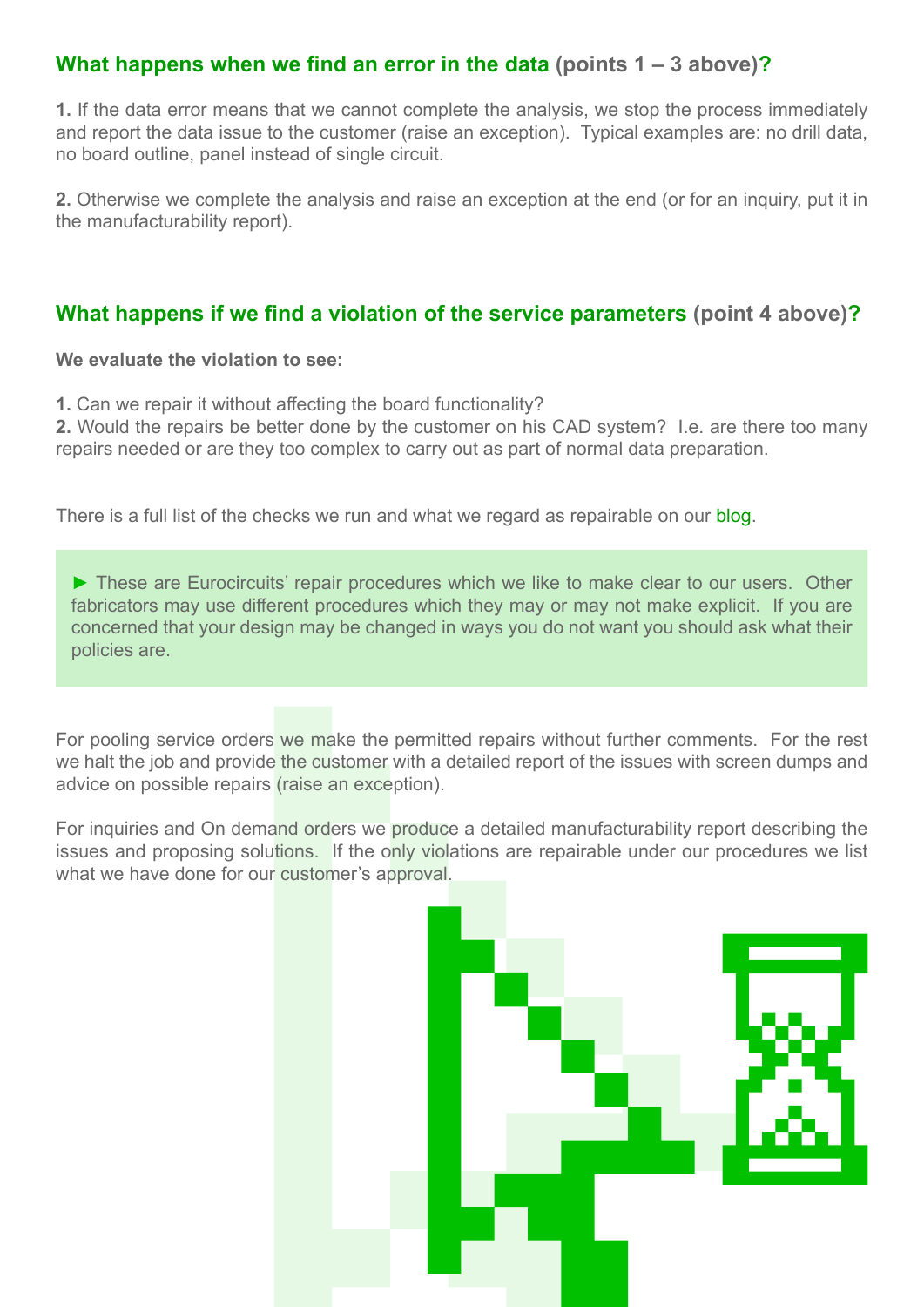## **Part 2 – Production tool generation: Single Image preparation**

We now take the clean data and modify it to build the production tooling.

## **Prepare the job data**

## **1. Make security copies.**

The first operation is to make a security copy of the data. We will use this later to check that we haven't made any mistakes during data preparation. We build and save a netlist from the Gerber data as well as a copy of the layers.

 *If your CAD system allows you to output a netlist in IPC format include it in your data package. We can use it to check for any errors in the Gerber data supplied.*

## **2. Add the material information**

We attach the files to the standard build for the order. This imports the correct material thickness, copper thickness, solder-mask and legend colour etc. If the job needs a special build the engineer will make the build now.



## **Prepare the mechanical data for board manufacture**

## **1. Drill data.**

We need to modify the hole size so that the hole after plating meets the customer's specified size and tolerances. See the blog article about drill data and copper image for more details

 *Always specify finished hole sizes. Different board manufacturers use different rules for calculating the oversize, so if you oversize at the design stage the figures you use may not suit your chosen supplier.*

 *Where possible specify standard drill tolerances +/- 0.1 mm for component holes and +0.1/0.3 mm for via holes. Tighter tolerances are possible but increase the cost of the finished circuit as they are not allowed in the pooling services.*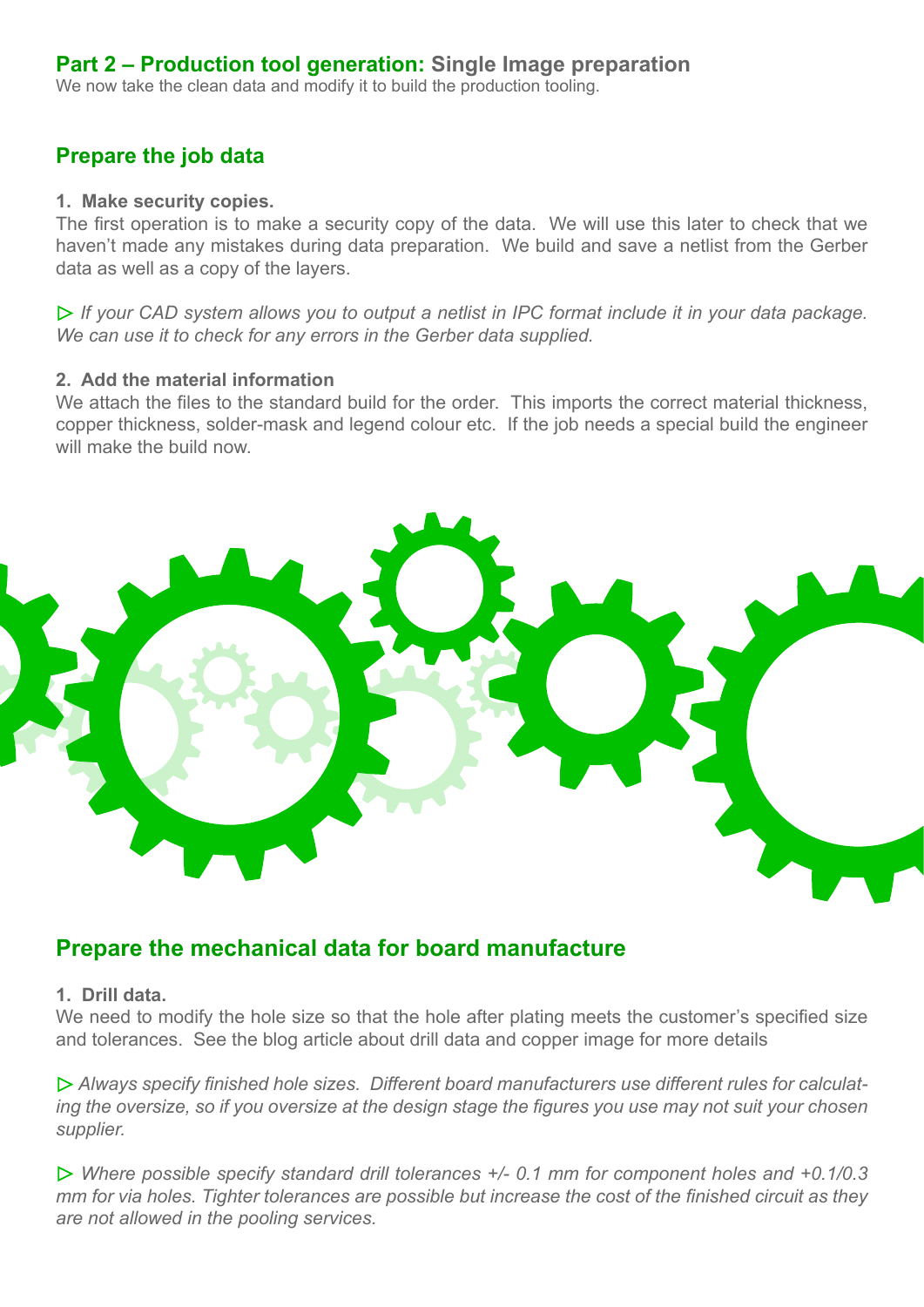## **2. Profile and internal cut-out/slot data.**

Our engineers convert your board's profile and cut-out information into a path for the router cutter. We use a standard 2 mm cutter for the profile and if required smaller cutters for internal slots and cut-outs (internal milling). If you have asked for the boards to be delivered in a panel the engineers add break-out tabs to hold the circuits in place during transport and assembly. The tabs are patterned to combine a secure hold with a clean snap-off.

*There is no need to include a cutter path in your data. It is time-consuming for you to construct and in any case different manufacturers use different diameter cutters for profiling. And it will be incomplete as it doesn't include start and end points and for a panel the order in which each cut will be made. Each manufacturer will optimise the cutter path in his own way. More info in our the article on the webside under PCB layout data (indicating slots and contours)*

*The alternative to profile routing for a customer's delivery panel is V-cut or scoring. We make a V-shaped cut in each side of the PCB leaving about 1/3 of the material to hold the panel together. Scoring can only be used for straight cuts across the panel, but it can be combined with routing for more complex profiles. As the circuits about each other it is more economical of space but*

 *The V-shaped cut means that there can be no copper within 0.40 mm of the edge of the board.*

## **LIGHT BLUE:** Milling (o break-routing) to obtain the required PCB shape **YELLOW:** V-cut

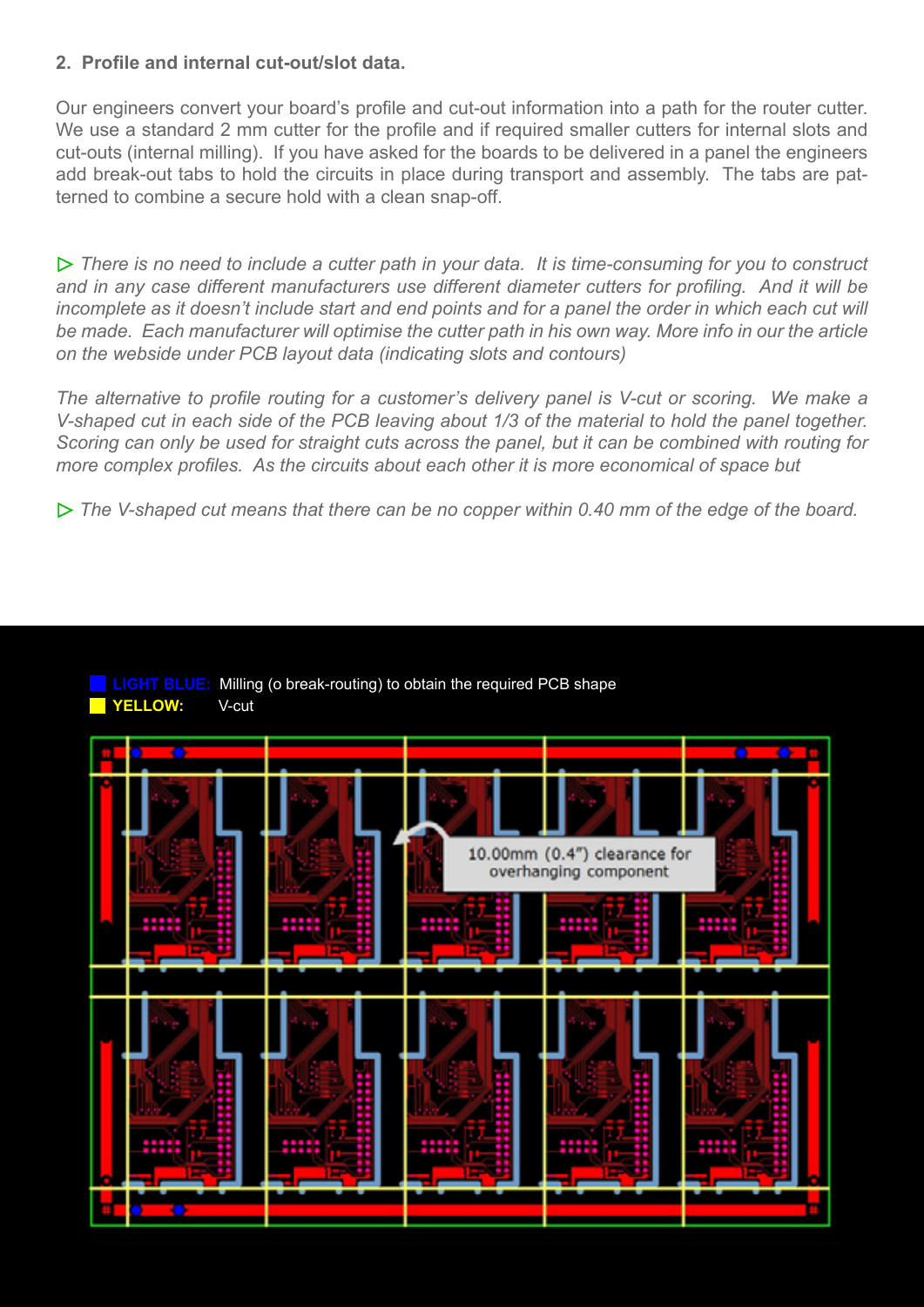## **3. Mechanical drawings**

Although our drilling and profiling machines are driven by digital data we still need drawings for tool set-ups and for quality checks. These drawings showing a complete set of dimensions and hole and slot sizes are also available to our users as an online PDF, part of our visual feedback policy.

## **Prepare copper, solder-mask, silkscreen (legend) and paste layers.**

## **1. Outer layers**

We "clean" the outer layer data and carry out the repairs we identified earlier. Cleaning means converting any drawn/painted features into proper pads and polygons and removing minor copper defects (pinholes, slivers and peelables). These minor defects can cause shorts and opens in production if small pieces of etch/plating resist or copper break off the circuit and stick back in the wrong place.

 *Avoid drawn and painted features wherever possible. In RS274X you can define any pad or polygon you need. Slivers and pinholes are a common by-product of copper flood procedures but we can clean them automatically.*

## **2. Inner layers.**

As well as cleaning and repairing the data as for outer layers we also remove all non-functional pads and make sure that all thermal pads are properly connected .We remove non-functional pads to reduce the risk of internal shorts and to increase the reliability of the plated hole.

## **3. Solder-mask**

There is often a trade-off here between a good clearance between the solder-mask window and the pad and good coverage over adjacent copper. For the details see "PCB Design Guidelines p. 15 and our blog.

 *You can deliver the solder-mask windows at the same size as the pads and we will make the necessary adjustments.*

## **4. Silk-screen (legend)**

CAD systems often place component labels over pads. To ensure good solderability we cut the legend back to 0.1 mm from the edge of the soldermask window. The software tidies the remaining text to give a clean image.

## **5. Paste layers.**

If the customer has supplied a solder-paste layer we check it against the copper data. If there is no solder-paste layer supplied we build one by selecting all the surface-mount component pads. If the customer has asked for a delivery panel the paste layer is stepped and repeated at the same time as the other layers. It is then available for download to make third-party stencils.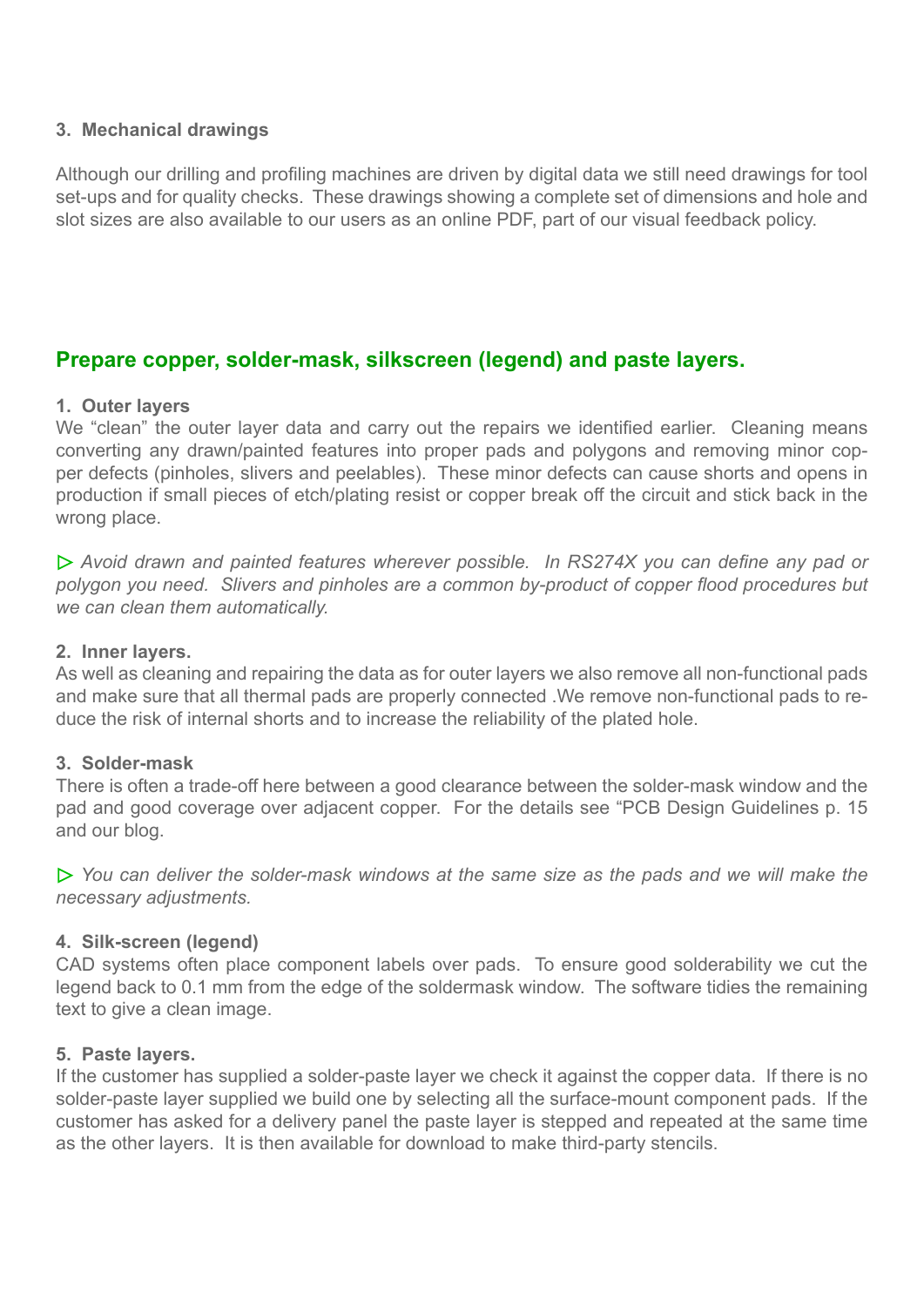

## **Add identification codes**

Users often need to know who made a PCB, when it was made, and whether it meets certain safety standards. We screen our internal order number unobtrusively onto the board. You can then look this up on our website to see when the board was made, what materials were used and what inspection stages it passed. This information may also be stored on the board as a barcode. Where a board has to meet UL flammability standards we add our UL marking as well.

## **Prepare special layers**

These include data for hard-gold plated edge connector fingers, peelable solder-mask, via-fill and carbon pads. There is more information on these in our [PCB Design Guidelines](http://www.eurocircuits.com/index.php/technology-guidelines/pcb-design-guidelines) and in [our blog.](http://www.eurocircuits.com/index.php/eurocircuits-printed-circuits-blog/eurocircuits-data-preparation-single-image-part-ii-other-layers-and-outputs)

## **Make the delivery panel**

If the customer has asked us to put the boards into a delivery panel we do this when we have prepared all the data for the individual circuits. For the different options see our [PCB panel guidelines.](http://www.eurocircuits.com/index.php/technology-guidelines/pcb-design-guidelines)

 *You can also supply your own panelized data.* 

## **Security check**

**1.** The engineer finally verifies his completed production data against the reference layers and reference netlist that he saved at the beginning of the process.

**2.** A second engineer then cross-checks the data for a second time against the customer's order, any customer instructions, and the specifications of the chosen service.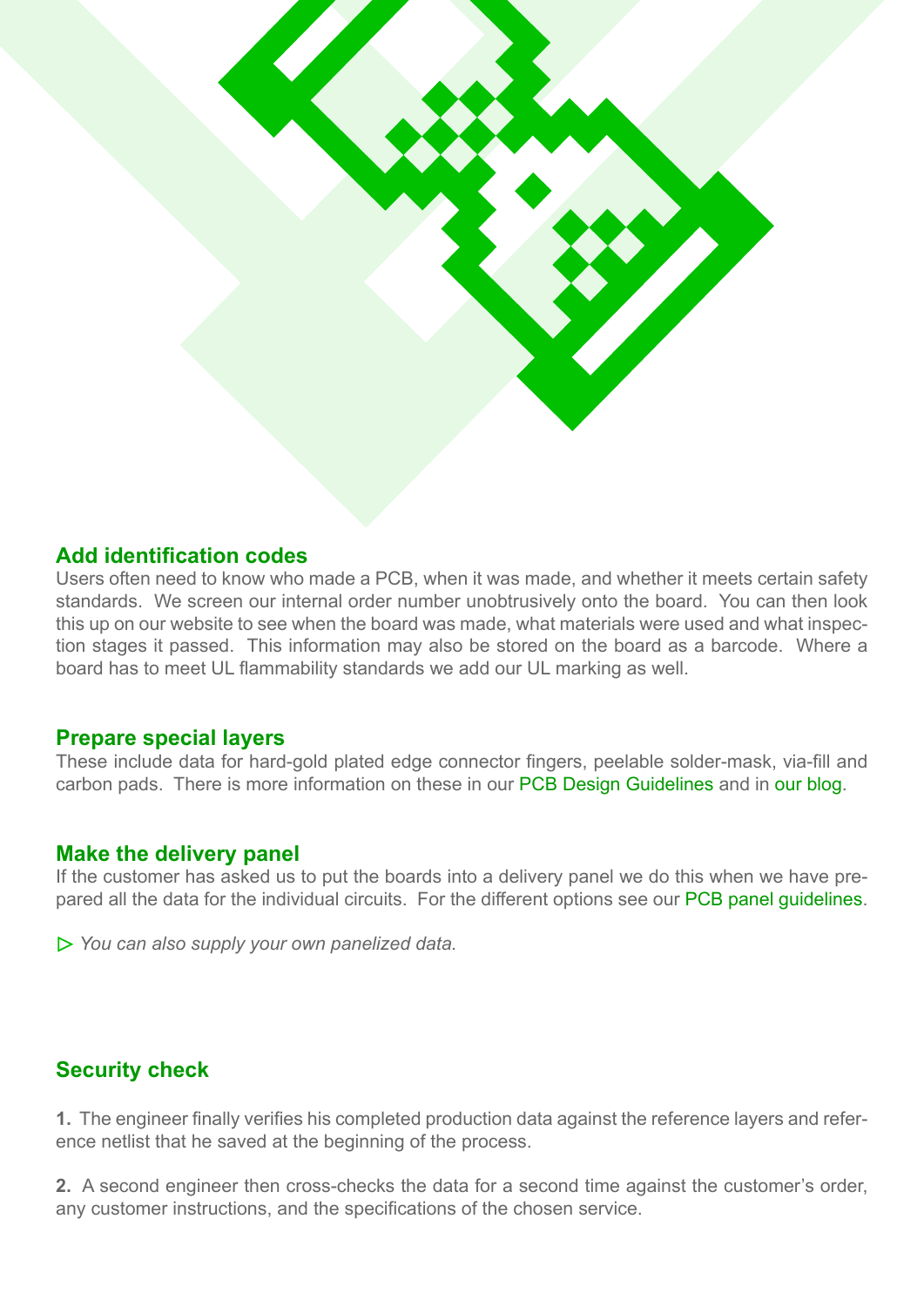## **Part 3. Build the production panel and output the tool data**

Board fabricators don't make each circuit by itself; they combine them on large production panels. This, of course, makes handling much more efficient but also the panel borders contain features critical for manufacture, including:

- sets of tooling holes for imaging, drilling and profiling machines,
- fiducials for automatic optical inspection,
- $\blacksquare$  test coupons for destructive and non-destructive quality testing,
- barcodes with data, for example for automatic calculation of plating currents.

The borders also allow the panels to be held securely in the electro-plating jigs and on production and test equipment.

Most fabricators make their production panels by stepping and repeating the same circuit. Eurocircuits combine several different designs from different customers into one production panel – order pooling or panel sharing. There is more information on how we build the pooling panels in [our blog.](http://www.eurocircuits.com/index.php/eurocircuits-printed-circuits-blog/eurocircuits-data-preparation-make-production-panels)

There are still more operations to be carried out on the data in the panel to cut production times and improve quality.

## **For example:**

- Drill and rout path optimization algorithms find the shortest path to cut machining time.
- Plating simulation combined with the addition of extra copper patterns (robber-bars) helps to ensure optimum plating thickness across the panels.
- Dynamic etch compensation ensures accurate track widths. We increase the width of tracks and other features to compensate for the sideways component in the etching process.

Finally we output all the necessary files for the different production and test machines. There is a full list of these processes and outputs in [our blog](http://www.eurocircuits.com/index.php/eurocircuits-printed-circuits-blog/eurocircuits-data-preparation-make-production-panels).